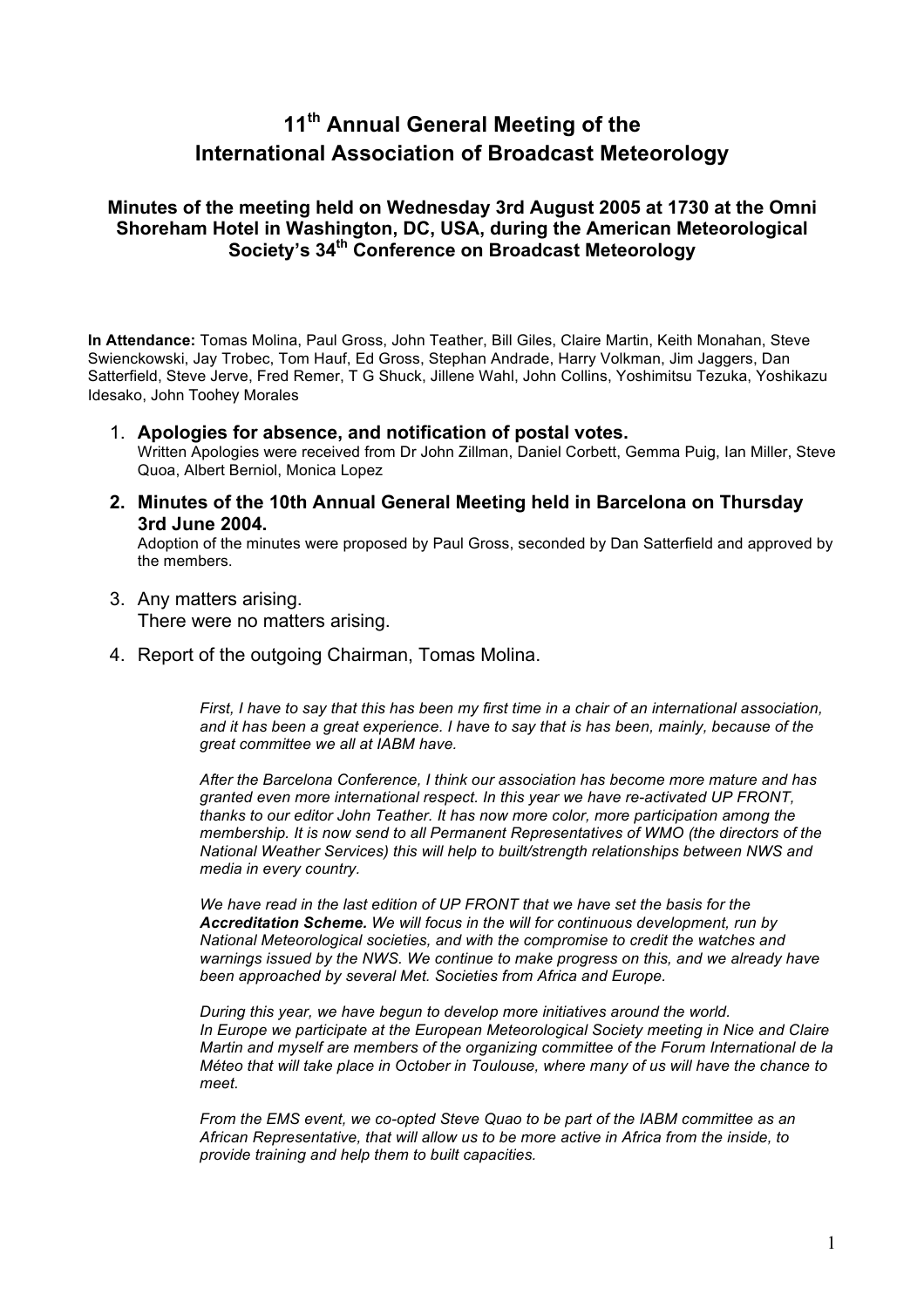*In Asia, we have got serious approaches from Hong Kong and Japan. I was invited to be member of the jury of the Japan Weather Festival. I have to say that there are a number of things to learn on how the Japan people present de weather information on TV. There is a formal proposal of cooperation with Meteorological Business Support Center of Japan.* 

*As every year, we were present at the Executive Council of WMO; I have participated in the elaboration of the Technical Note on Socio-economical Impact of Climate information. Gerald Fleming is the new chair of Public Weather Services program, and John and Bill have been doing some training for meteorologist from developing countries.*

*As you have seen in last edition of UP FRONT, we have begun with the elaboration of a video gallery of weather presentations from the whole world. Many of you have sent their videos. Keep in mind that if you do so, you will have a copy of the gallery for a cost price.*

*We are working very actively for the Second World Conference on Broadcast Meteorology to be held in Monterrey (Mexico) in 2007. Thins are going OK in the preparation of this big event. Make a hole in you agenda.*

*We are not as happier with the financial matters. Gerald has done a great job with the little money we have, but we need more income to fulfill all the activities we are running nowadays. Please, make sure to pay your membership dues.*

*For the future, we are quite excited. We have the World Conference of Monterrey and the video gallery that allow as to know better what's happening around the world and know each other, we are in conversation with the World Bank and others to seek for financial help, we want to develop a regular training activity as an association, and we will try to increase our membership.*

*Big challenge! Our forecast is that we will achieve it!*

### **5. Report of the outgoing Honorary Secretary, Bill Giles.**

The Honorary Secretary report on the two committee meetings held during the year. He then read the following statement from the African Representative on the committee:

#### *Mr. Chairman,*

*I must say with all gratitude and sincerity that putting Africa on your Agenda for discussions is a clear manifestation of the bond of fellowship that we share as Meteorologists.*

*Mr chairman, I feel that, the time has come when the IABM must excel where the world population will have no choice than to listen to us. I hope you will be guided by the shrewdness and intelligence of your mind to formulate pragmatic policies that will go a long way to help the Association. I know the challenge is great as you attempt to deal with the many demands this situation creates, I have no doubt at all that you will be able to do it. We in Ghana recall with pride the strides made by the IABM.*

#### *Formation Of Regional Associations.*

*Mr Chairman, you will agree with me that, we have been called to conscientise the minds of the world population about the change in the weather and climate that has devastated many countries. A case in point is the recent Tsunami that hit the Asian coast and also The Hurricane Denis, which devastated the U.S.A. That is why I find the formation of regional Association relevant.*

*With regards to the above, we in Africa would like to say with pride and gratitude that 'Barcelona 2004' was a nice recipe and a wake-up call for the birth of the Association of Africa Broadcast Meteorologists* 

*Mr. chairman I wish to also to take this opportunity to present the following proposals for considerations by the executive body.*

#### *Name Of The Association.*

*That the Association will be known and called ''The Association of Africa Broadcast Meteorologists''*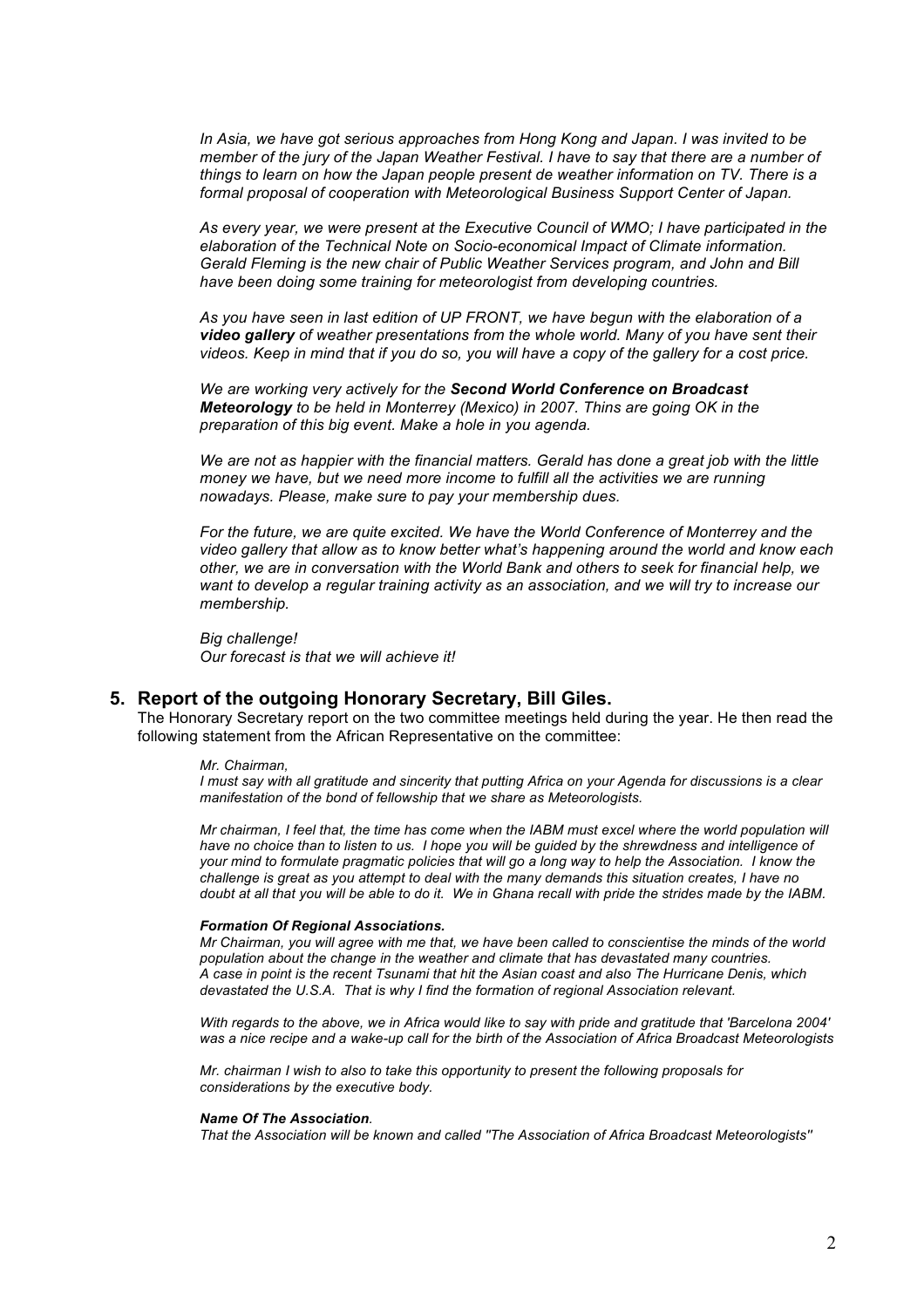#### *Membership.*

*Membership of the Association will be open to all interested meteorologists or journalists who would like to be trained to become One.*

#### *Steering Committee.*

*A 7-member committee has been proposed. This will comprise of both Anglophone and Francophone countries. I have talked to Aziz Diop of Senegal about it. I am however yet to hear from him.*

#### *Constitution.*

*The Association will adopt that of the IABM except where there is the need to alter few sentences to suit our region.*

#### *Registration.*

*Registration of members will start in earnest when the house endorses the formation. We hope to finish that by the end of this year and then I will forward the list to your office.*

#### *Activities.*

*We would attempt to hold the first regional meeting in June next year.*

#### *Funding/ Sponsorship.*

*This will be mainly from the NGO'S and other governmental organizations. The assistance of the mother Associations will be sought from time to time. That's why I personally hail the suggestion by Tomas to seek Assistance from the World Bank is relevant. This will encourage full participation in programmes organized by the IABM.*

#### *Accreditation Scheme.*

*On the above subject, Mr. Chairman, I have floated the idea awaiting responses from my colleagues. Sister Lucy from Zambia requested for a direction. She is a new colleague. Mr. Fleming has referred this issue to me. I have addressed her as such. Mr. Chairman, accreditation scheme in Africa is a very big issue which has to be tackled diplomatically because most of the meteorologists in Africa are Civil Servants. Any of such move will quickly be misconstrued. I will have to discuss in detail with them to know what pertains in each country.*

*Mr. Chairman, it is our expectation that at the end of the deliberations, you will arrive at decisions and policies that will push the Association forward. As I have told you already, I am currently in New York but I can't come because of financial constraints.*

*We wish you all successful deliberations.*

*Rev. Steve Nyarkotey Quao. ( Africa Representative ).*

Following a discussion on the whole idea of regionalising the IABM, in particular Africa and Asia, members decided that more time was needed to ensure that this far reaching change to the way in which the organisation was constituted required more consideration. The committee were requested to formulate an approach that they could recommend to the AGM in 2006 for adoption.

### **6. Report of the outgoing Treasurer, Gerald Fleming.**

**International Association of Broadcast Meteorology Income / Expenditure for 2004 (In Euro)**

| <b>Carried Forward from 2003</b> |        | €1,650 |                |  |
|----------------------------------|--------|--------|----------------|--|
| <b>Income</b>                    |        |        |                |  |
| Interest earned                  |        |        |                |  |
| Subscriptions                    | 5,686  |        |                |  |
| Forum 2004                       | 25,000 |        |                |  |
| <b>WMO Training Subvention</b>   | 20,080 |        |                |  |
| Turisme de Catalunya             | 9,000  | 59,773 | <b>€61,423</b> |  |
|                                  |        |        |                |  |

*Expenditure*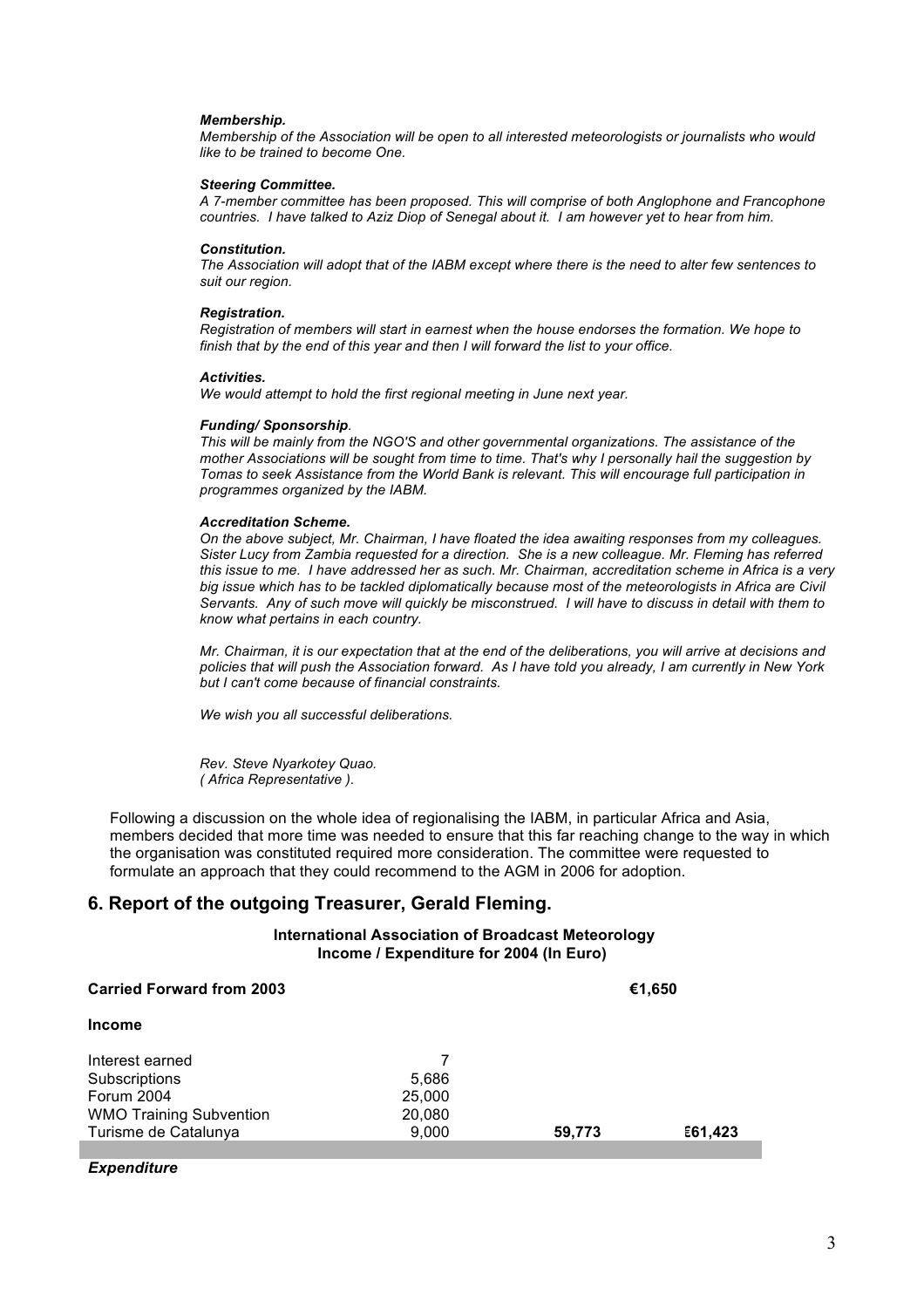| Printing - Up Front                                                                                              | 1,581               | 1,581            |        |       |                    |
|------------------------------------------------------------------------------------------------------------------|---------------------|------------------|--------|-------|--------------------|
| <b>Mailing and Stationary</b>                                                                                    | 537                 | 537              |        |       |                    |
| Website<br><b>Registration Fees / Maintenance</b><br>Editorial (12 months)                                       | 224<br>4,463        | 4,687            |        |       |                    |
| <b>Meetings and Conferences</b><br>Geneva - WMO Exec. Council<br>Nice - EMS Meeting<br><b>Committee Expenses</b> | 1,199<br>858<br>101 | 2,158            |        |       |                    |
| <b>Legal Fees</b><br>Credit card / Bank Charges<br><b>Exhibition Material</b>                                    | 64<br>169<br>726    | 64<br>169<br>726 |        |       |                    |
| <b>First World Conference</b><br>TVC Netmedia / Tech Secr.<br><b>Organising Committee Meetings</b>               | 15,001<br>8,774     | 23,775           |        |       |                    |
| <b>WMO Training Course</b><br>Turisme de Catalunya                                                               | 13,801<br>9,000     | 13,801<br>9,000  | 56,498 |       | 56,498             |
| <b>Excess of income over expenditure</b>                                                                         |                     |                  |        | 3,275 |                    |
| In account, March 14th 2005                                                                                      |                     |                  |        |       | €4,925             |
| Made up as follows:                                                                                              |                     |                  |        |       |                    |
| Current Account (€963)<br>Deposit Account (US\$4,179)<br>UK Account (£448)                                       |                     |                  |        |       | 963<br>3290<br>672 |

*N.B. Compiled using the following exchange rates: €1.00 = US\$1.27 = £0.67*

#### **Notes to the accounts:**

- *1. The accounts are shown in Euro with the appropriate conversion rates to US Dollars and Pounds Sterling.*
- *2. The IABM holds two bank accounts in the Republic of Ireland; one denominated in Euro and the other in US Dollars. It also has a further account in Pounds Sterling in the UK. This is to facilitate the collection of fees through the PayPal system.*
- *3. Subscription income was very similar to the previous year.*
- *4. Mr John Teather is paid a monthly honorarium of £250 for editing the website and Up Front.*
- *5. The major items of expenditure were connected to the First World Conference on Broadcast Meteorology, and the associated WMO Training Course. Much of the expenditure shown in relation to attendance at Organising Committee meetings was incurred in 2003, but not claimed until 2004.*
- *6. Of the €25,000 paid to the IABM by the Forum Organisation within the year, €15,000 went directly to TVC Netmedia in Barcelona who provided the services of Technical Secretariat to the Conference.*
- *7. Committee meetings during the year were mostly held in conjunction with meetings of the Barcelona Organising Committee and the expenditure shown for other meetings is correspondingly down on previous years.*
- *8. The costs shown against attendance at the meeting of the EMS in Nice were substantially recovered from a EU COST fund; this repayment arrived in June of 2005.*
- *9. Income and expenditure figures shown relating to Turisme de Catalunya relate to their participation in the Exhibition in Barcelona, but are in reality these monies were only "passing through" our accounts for technical reasons.*
- 10. *These Forum and WMO funds help to disguise the fact that we took in about €6,000 in subscription income but spent about €10,000 on our day-to-day activities. Obviously we need to increase our membership significantly, and recover the annual subscription fees more effectively from our existing membership.*

Gerald Fleming **Treasurer** 26<sup>th</sup> June 2005